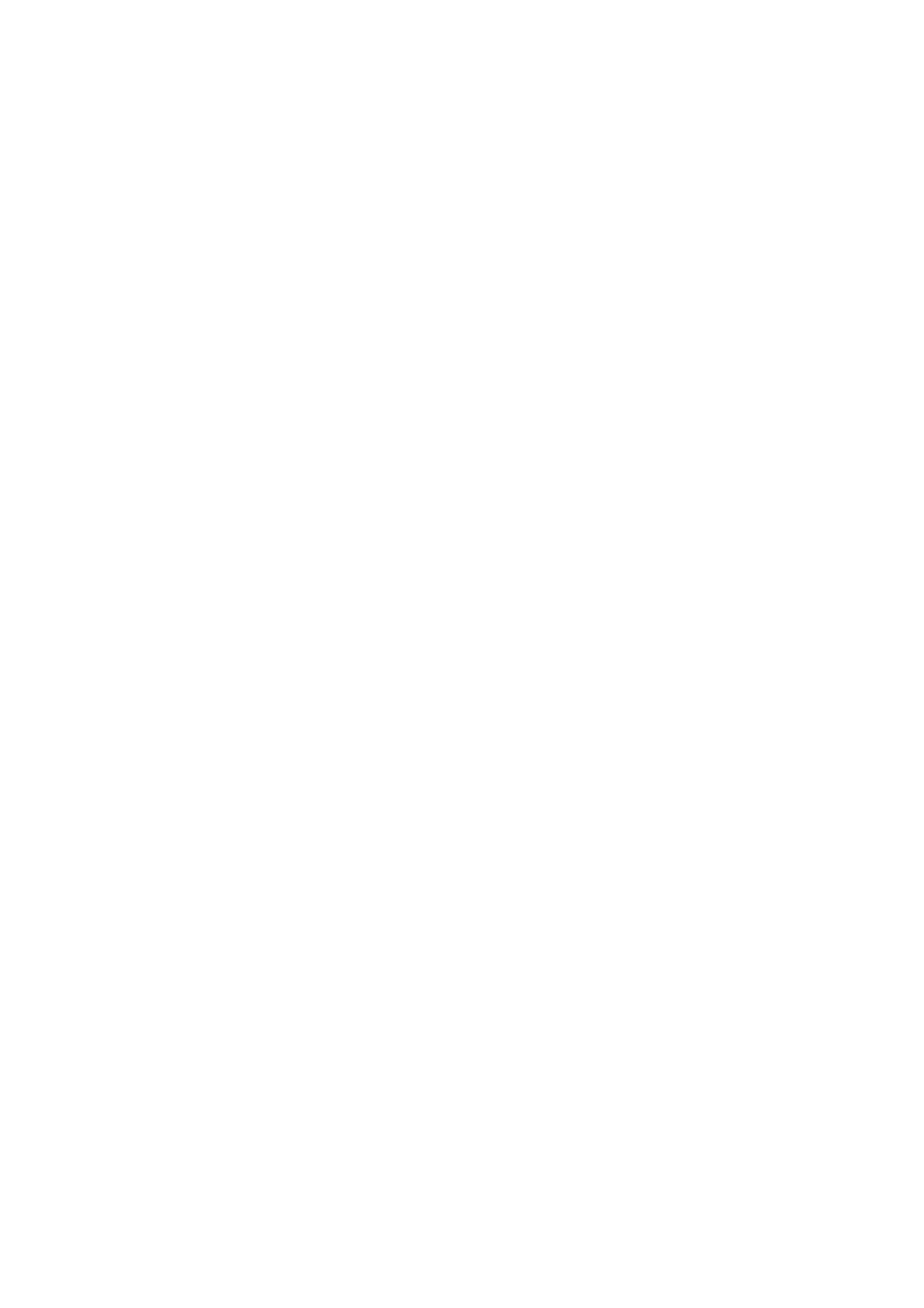The piece investigates a single multiphonic on the violoncello. I wanted to provide a glimpse of the vast world that exists in one fleeting sound, and to allow the smallest changes within the sound to have maximum significance.

The work was written for, and in collaboration with, the violoncellist Natasha Zielazinski.

Duration: c. 6'

Score accurate as of 26<sup>th</sup> April 2019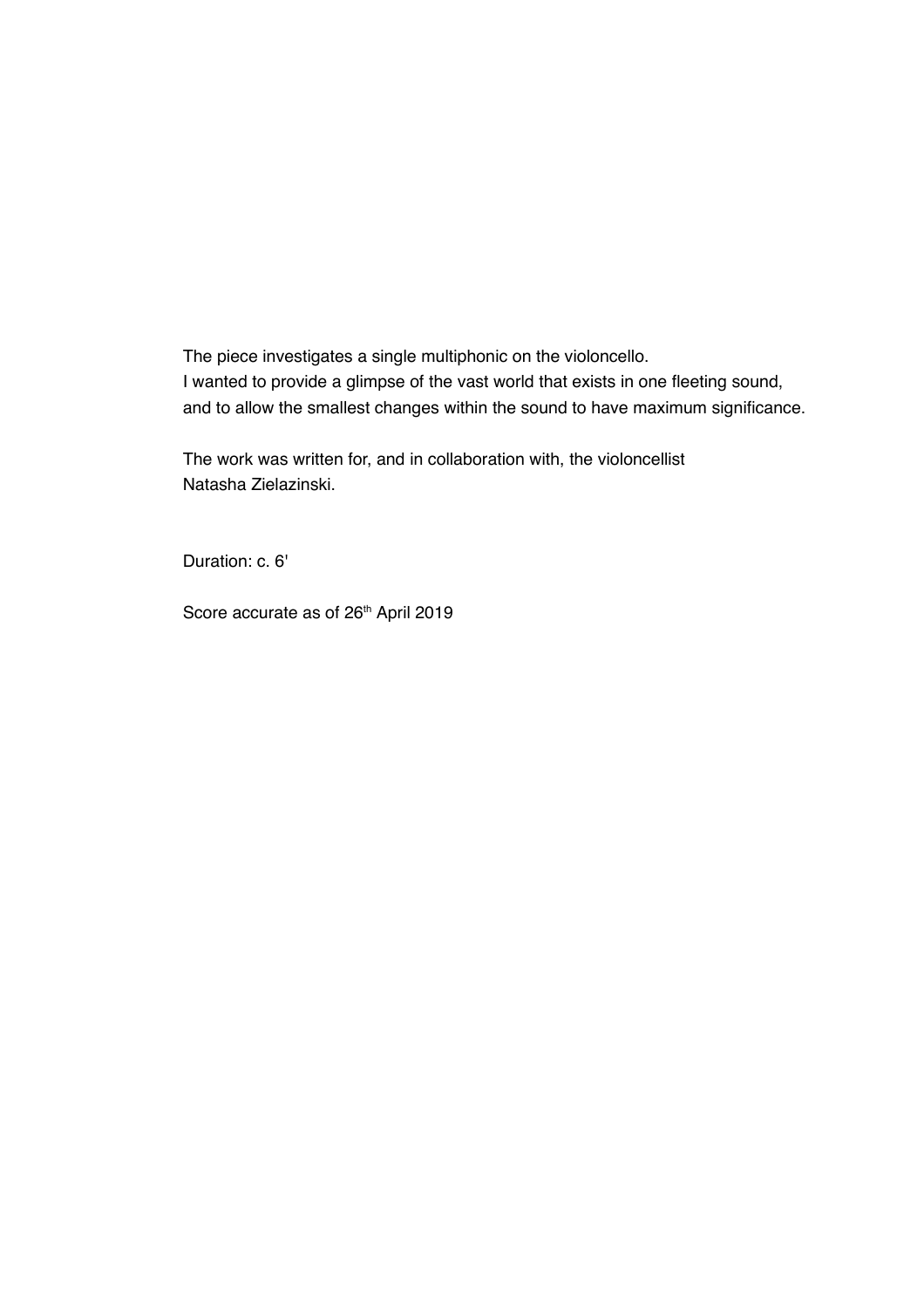## PERFORMANCE NOTES

One multiphonic is used for all the material in this piece. This multiphonic consists of the 4<sup>th</sup>, 5<sup>th</sup>, 9<sup>th</sup> and 13<sup>th</sup> partials of the overtone series of the G string:



This can be produced with the following fingerings. Choose one for the entire piece. The first is preferable.





or



These fingerings were taken from Ellen Fallowfield and Thomas Resch's fingering charts at [www.cellomap.com/index/the-string/multiphonics-and-other-multiple-sounds/fingeringcharts.html](http://www.cellomap.com/index/the-string/multiphonics-and-other-multiple-sounds/fingeringcharts.html) (accessed 4/11/18).

Due to the natural qualities of the multiphonic, some sounds will be unstable and may transform within individual gestures. This is part of the work.

Unless otherwise stated, all gestures diminuendo into silence.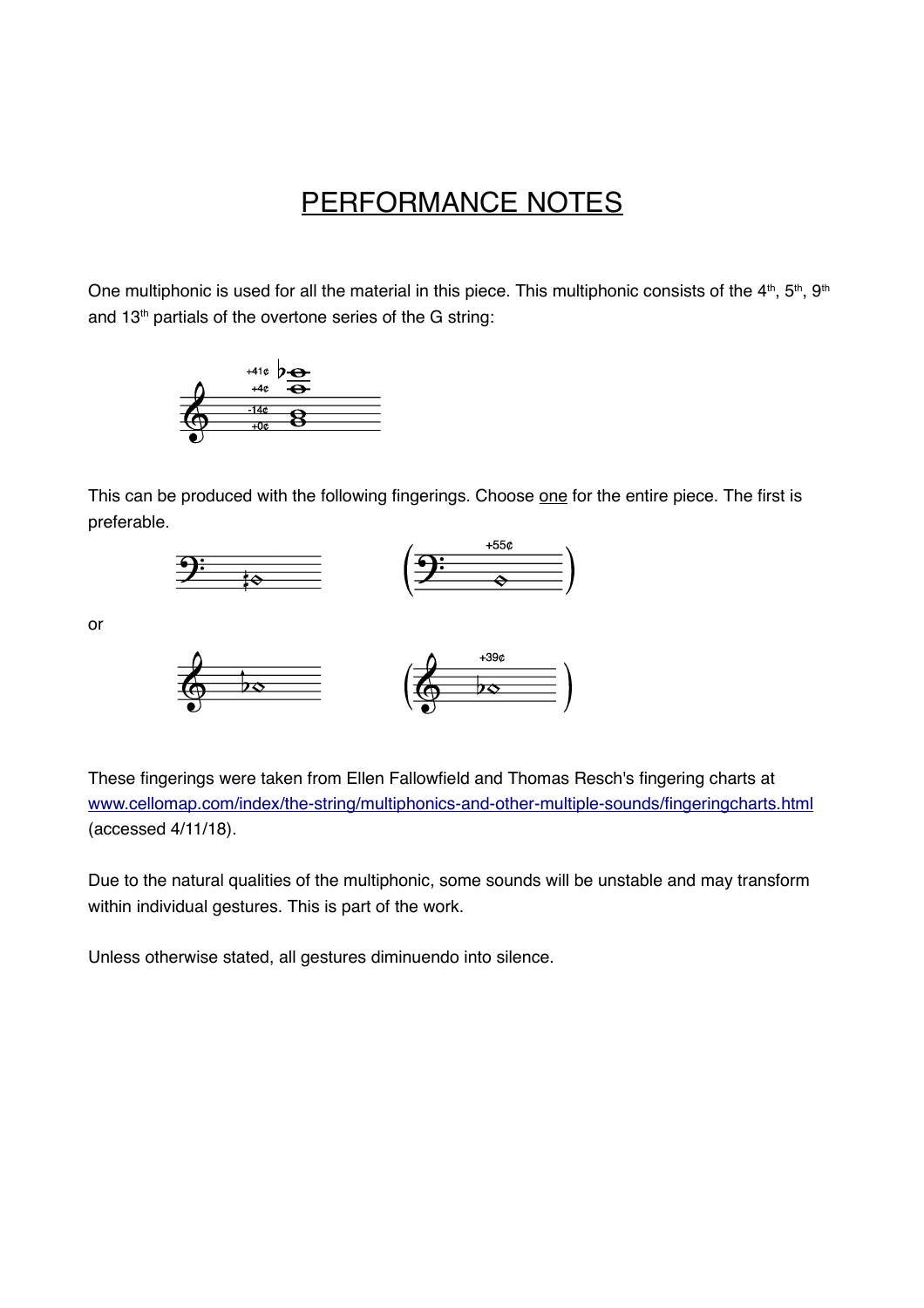# **SYMBOLS**

|          | Full multiphonic, short accent                                                                                                                                                                                                           |
|----------|------------------------------------------------------------------------------------------------------------------------------------------------------------------------------------------------------------------------------------------|
| A)<br>G) | Individual pitch within multiphonic (same fingering)                                                                                                                                                                                     |
|          | Unspecified individual pitch within multiphonic (same fingering)                                                                                                                                                                         |
|          | Sustain                                                                                                                                                                                                                                  |
|          | Subtle noise of the bow hair gently moving against the string, with very<br>quiet traces of the multiphonic. The bow movements are very slightly<br>circular, or wave-like (a combination of both vertical and horizontal<br>movements). |
|          | Let the bow bounce very subtly and close to the string, as if it were a<br>vanishing trace of the accent                                                                                                                                 |
|          | As above, and catch a single partial of the multiphonic at the end                                                                                                                                                                       |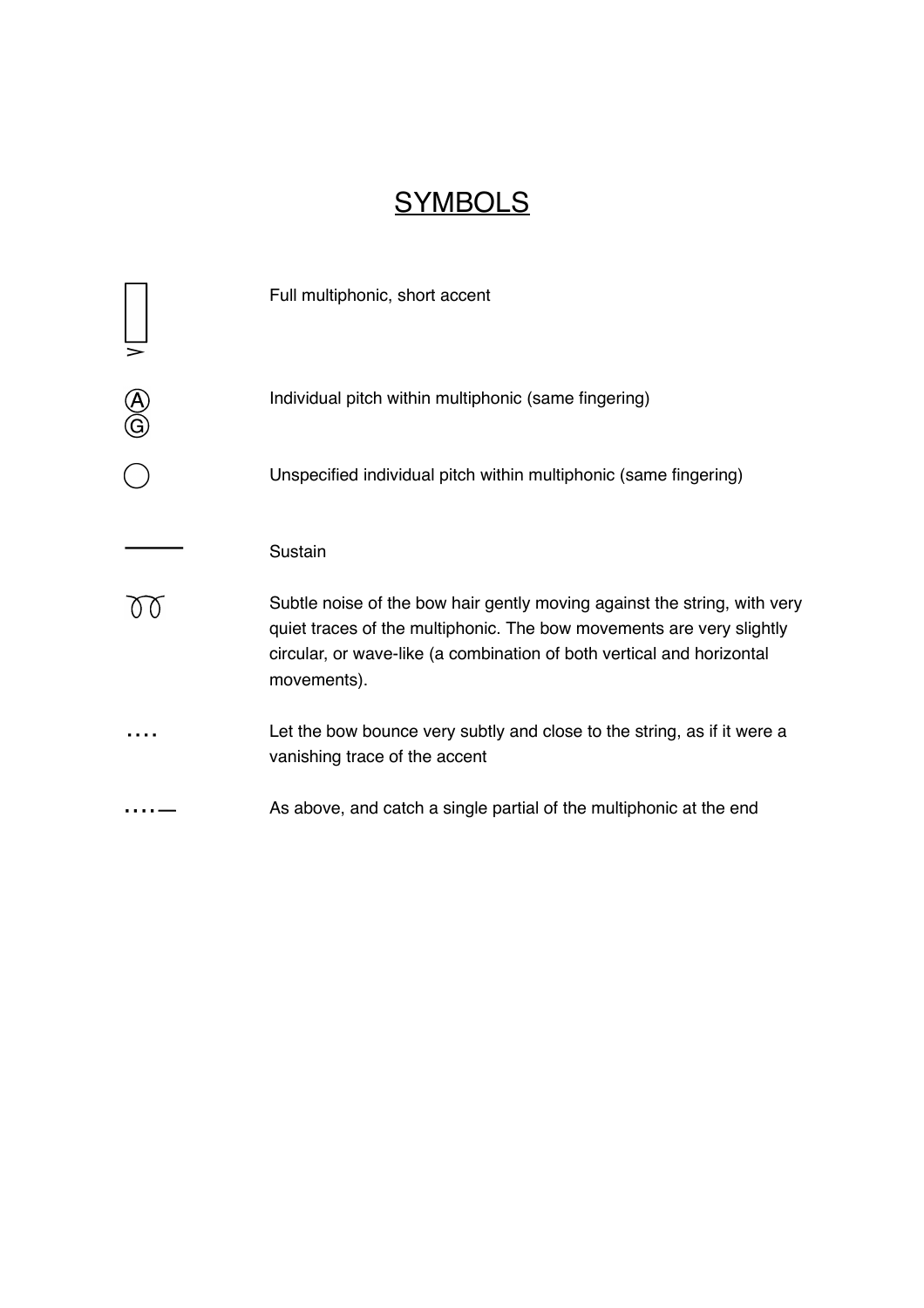### remnants

#### 1. Rich, fragile, elusive



2. Very warm, emerging from a distance, reliving a memory



x 9 c. 7-9s each c. 1-2s silence between each

> Begin and end each sustained sound with the faintest white noise. Explore a different partial within the multiphonic with each iteration, but avoid the highest partial.

3. Rich, fragile, present